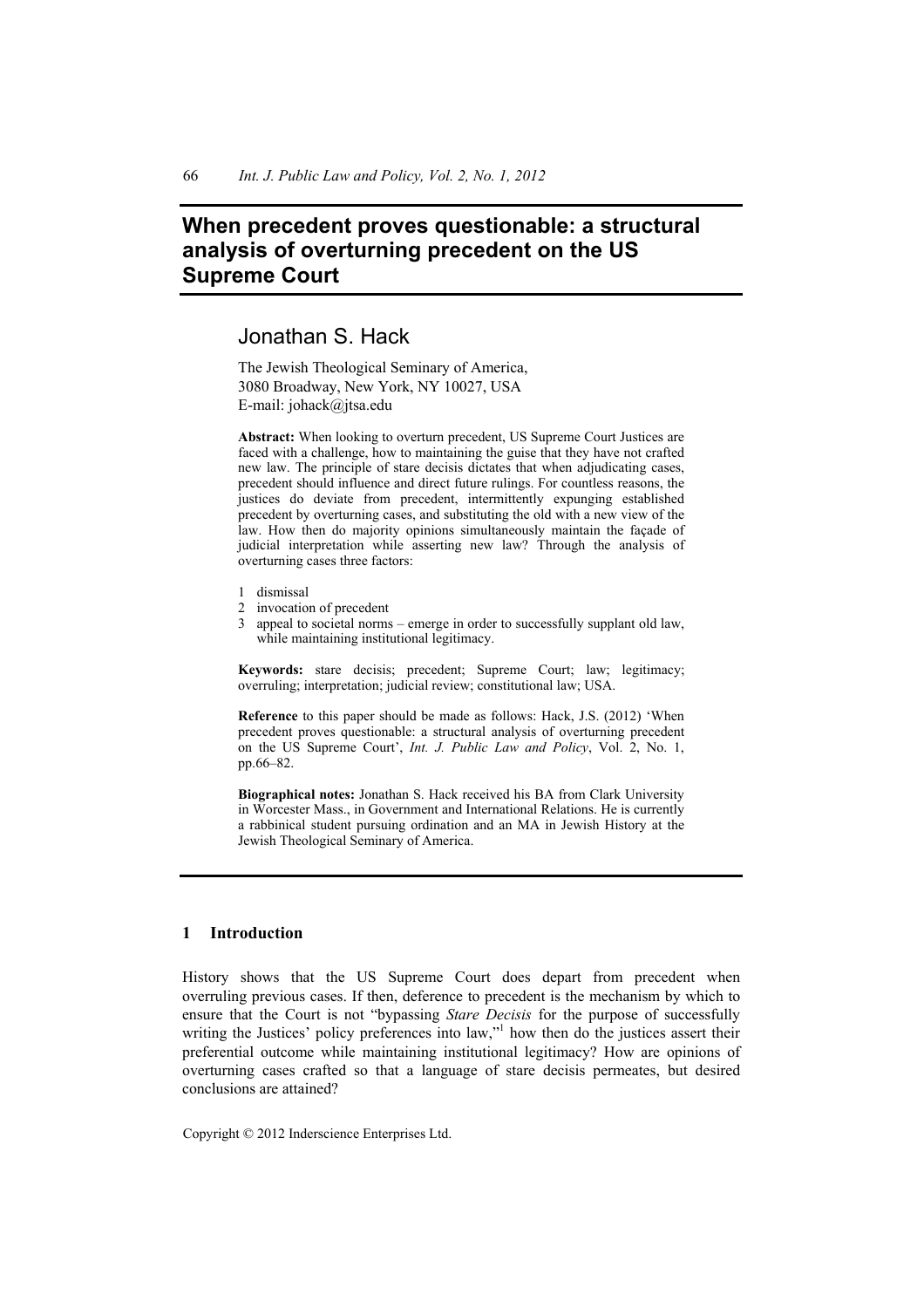<span id="page-1-0"></span>Part 2 analyses the prevalent scholastic approach to stare decisis and, looks at the extent to which the justices adhere to the doctrine of stare decisis in lieu of their personal policy preferences. Part 3 argues that the justices do make law, but in order to maintain institutional legitimacy they shroud their decisions in the language of interpretation. In order for a ruling to be seen as effective and forceful a justice must incorporate precedent, which acts as an external buttress to their decisions. This section will present a structured model adhered to by the justices when seeking to overturn precedent. Parts 4–6, will examine the applicability of this model.

This article utilises a case-style analysis, looking at three landmark decisions that have impacted US jurisprudence – *Gideon v. Wainwright*,<sup>[2](#page-11-0)</sup> *Lawrence v. Texas*,<sup>[3](#page-11-0)</sup> and *Citizens United v. F.E.C.*[4](#page-11-0) Looking at the linguistic features of those Supreme Court decisions through the prism of a highly structured schema will expose the necessary actions to overrule cases. In other words, when advancing a policy preference in opposition to already established precedent what linguistic techniques and phenomena do the justices use in order to maintain the guise of deference to precedent, while simultaneously achieving their preferred outcome? By viewing the act of ruling as a perfor[m](#page-11-0)ative proclamation, $5$  the specifics of language become the primary instrument through which the justices can overturn precedent, while sustaining judicial efficacy.<sup>[6](#page-11-0)</sup>

Scholars and judges have view the constraint of stare decisis to be more formidable in statutory review than in cases regarding constitutional adjudication.<sup>[7](#page-11-0)</sup> Though judges see statutory interpretation to place a considerable constraint on their decisions to depart from precedent, the action of overturning constitutional decisions is no less formidable. Judges are not free to assert their preferences without taking a systematic approach. The sample set is far from exhaustive. There are many other cases that could have been selected and should still be scrutinised. However, these cases effectively and efficiently highlight the tactics necessary to overturn precedent, positing that this schema is applicable to all constitutional decisions rendered by the Supreme Court.

#### **2 How scholars view stare decisis**

The importance of stare decisis (literally let the decision stand) in influencing Supreme Court Justices is an area of much debate. Legal scholars and political scientists actively engaged in judicial politics all would assert different theories to explain the influence of precedent on the decisions of judges and justices.<sup>[8](#page-11-0)</sup> Law students are expected to read and dissect judicial decisions to understand the application of the law, lawyers use previously decided cases in their briefs and arguments, and jurists of all levels cite cases in their decisions as justification, $9$  all leading to a conclusion that precedent in some form is important for the functioning of a legal system. As asserted by Justice Benjamin Cardozo "adherence to precedent must then be the rule rather than the exception if litigants are to have faith in the even-handed administration of justice."<sup>10</sup> This may be true of lower court judges' respect for superior court decisions, yet it is questi[on](#page-12-0)able as to the importance of stare decisis on the decisions of Supreme Court Justices.<sup>11</sup>

Under an attitudinal model approach, it is assumed that the individual justices have policy preferences and will adjudicate cases in conformity with desired outcomes.<sup>12</sup> The US Supreme Court is organised in such a way as to allow the justices "to base their decisions solely upon personal policy preferences,"<sup>13</sup> where the disposition of any given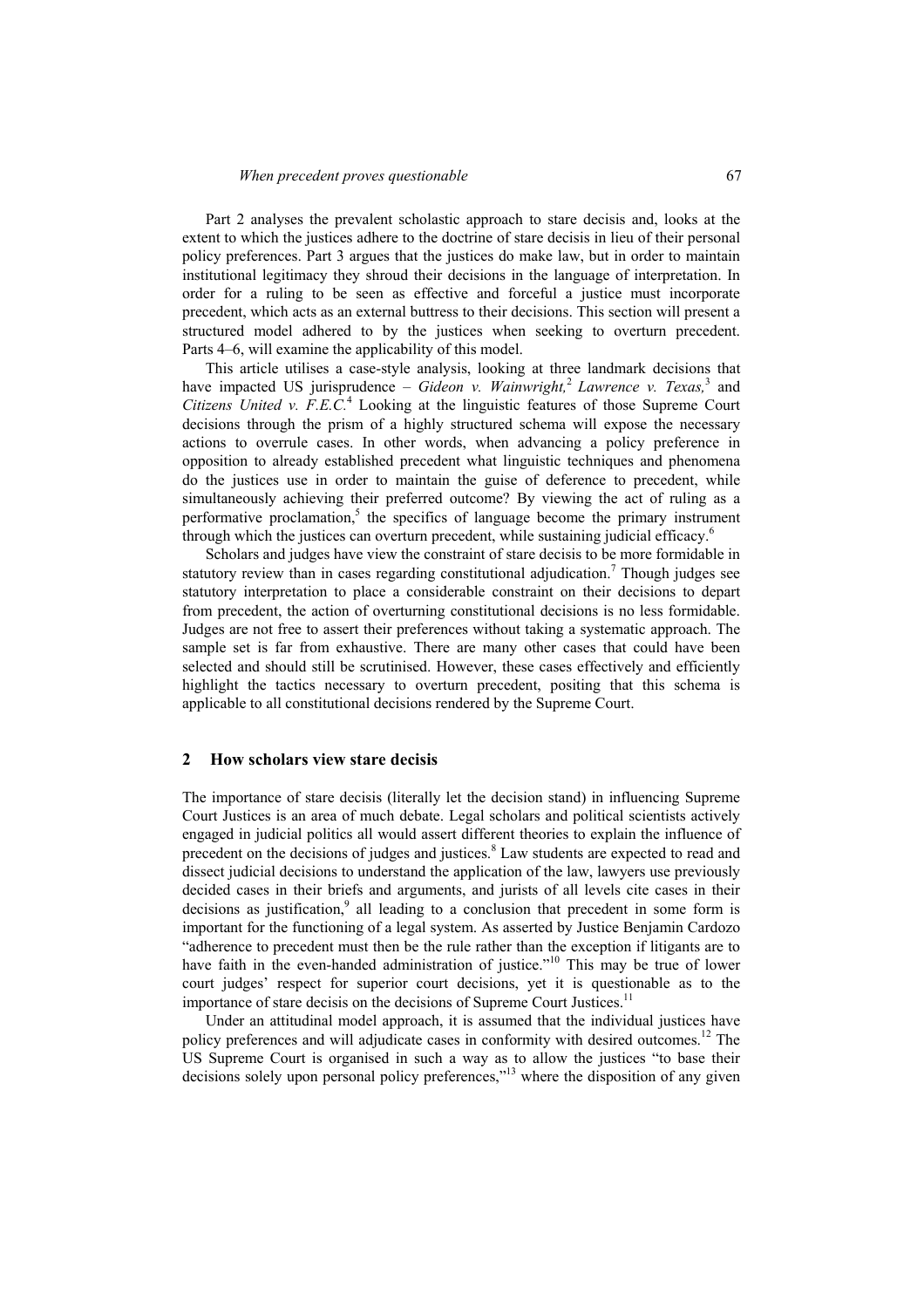<span id="page-2-0"></span>justice in conjunction with their normative perspective on policy direction is of paramount importance. Judges are not robots, thus appellate adjudication is not a quantitative science and to suggest such is substantially indefensible.<sup>14</sup> In their work  $C$ *crafting Law on the Supreme Court*, Maltzman, Spriggs, and Wahlbeck<sup>15</sup> convincingly show that a mechanical jurisprudence approach is flawed. The justices are strategic actors seeking to achieve personal policy preferences, but due to both institutional constraint, as well as existing in an interdependent forum, "outcomes on the Supreme Court depend on forging a majority coalition that for most cases... final Court opinions will be the product of a collaborative process..."<sup>[16](#page-12-0)</sup> Adherence to one model would prove detrimental in looking to adequately account for the myriad of factors contributing to judicial decisions.<sup>17</sup> Therefore, to best assess the extent to which justices pay deference to stare decisis when looking to change policy, all judicial actions will be viewed through a threefold lens – that of attitudinal, strategic and institutional models.

Unlike the presidency or the legislature, which possess tangible sources of power – the legislature being the national bursar[,18](#page-12-0) and the executive commanding the armed forces<sup>[19](#page-12-0)</sup> – the judiciary, alternatively, exercises its power through the use of the pen. Comparatively, the pen seems weak when matched against the sword and the purse. In order to combat this inequality the Court crafts for itself institutional legitimacy through the fiction that the justices interpret, rather than construct law, "although every court makes law in a few of its cases, judges must always deny that they make law."<sup>[20](#page-12-0)</sup> The law must be rooted in steadfast reasoning, and anchored to earlier decisions allowing for predictability. For if the justices were to assess each case anew and consistently supplant established norms with their own judicial preferences there would be little pretext for "accept[ing] the decisions of the Court as the governing framework for our society."<sup>[21](#page-12-0)</sup>

Institutional legitimacy is paramount in the Court's dealings with other branches of government, however the source of this legitimacy is what is under scrutiny. Precedent serves as one legitimating factor. The purpose of precedent:

"Is to urge judges to refrain from the usurpation and exercise of powers which, under the established law, do not belong to them or, as it is otherwise frequently expressed in legal terminology, to insure that our governments (both federal and state) shall be 'governments of law rather than governments of men'."

Justices can proceed by shrouding their decisions behind precedent, so that it acts as a buttress for their reasoning and situates their choices on an equal footing with those who have occupied the bench before them.<sup>23</sup> The adherence to judicial constraint, whether external or self-imposed, is important in reaffirming the Court's power, thus creating renewed acceptance of its decisions. By constructing the appearance of restraint, members of the Supreme Court are able to successfully "move away from the fiction of interpretation and into the act of creation,"<sup>24</sup> while maintaining the façade that they have acted as elucidator of law. Jeffery Mondak contends that, "legitimacy is best viewed not merely as public agreement with a decision but as public acceptance of the authoritative basis of a ruling," $^{25}$  through carefully selected language and reliance on the words of predecessors, the justices attempt to suggest that they have eschewed crafting law from whole-cloth. Instead, they strategically use the rationalisation of others to bolster their own reasoning, thereby creating an 'authoritative basis' for their decisions.

Precedent provides a foundation from which an opinion derives legitimacy. The lapsing of time gives an air of authority, turning something – which at its inception was considered questionable – into a "seemingly immutable source of external authority."<sup>26</sup>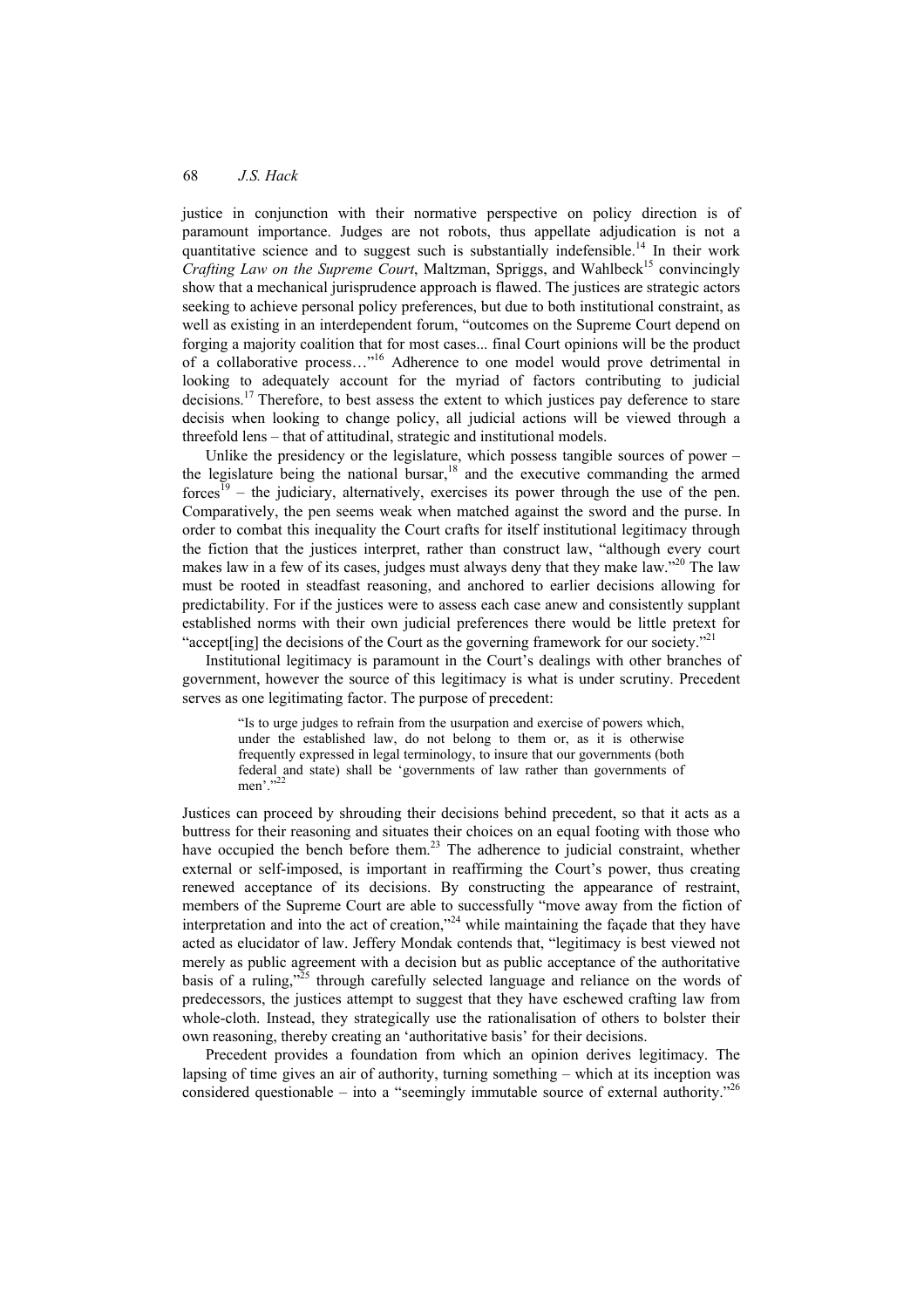<span id="page-3-0"></span>By relying on previously decided cases, the author lends legitimacy not just to himself, but to the Court as an institution, ma[k](#page-13-0)ing it more likely that others will accept and comply with its decisions and policies. $27$ 

Justices of the Supreme Court adhere to a doctrine of stare decisis, seeing it as the basis for their legitimacy. Individual personalities, and personal whims are checked against an adherence to established norms.<sup>[28](#page-13-0)</sup> This notion suggests that, "on account of this [stare decisis] justices use the rules that ar[e](#page-13-0) established by previous court cases as the basis for their subsequent judicial decisions.["29](#page-13-0)

#### **3 Judicially-made law**

Ninety-nine cases out of a hundred, judges are not seeking to make law, but simply to apply the law to the facts before them.<sup>30</sup> The justices, in their opinions, spend a great deal of time recounting the facts of a case and considering how best to use the law to adjudicate the case. Further, from 1789 until the conclusion of the 2004 term, the Court overruled outright 208 previously established precedents, $31$  which when compared with the overall number of cases decided throughout the history of the Supreme Court, comprise less than 1%. The Court has deemed precedent as an important factor, allowing for predictability and curbing caprice; "the judicial system requires that the rule of law be above the whims of the individual personalities who happen to occupy positions on the Supreme Court at any given time."<sup>[32](#page-13-0)</sup>

Still, the justices are individual actors who are subject to all the faculties that are human. To opine that the justices approach each case as *tabulae rasae,* looking to align facts with legal scope in hopes of matching precedent with case, rendering mathematically accurate results is myopic. If judicial decision-making were so calculable then society should expect to consistently see nine harmonious votes. Yet, the annuls of US legal doctrine are replete with decisions that are affirmed with the smallest of margins. Further, the Court does overturn cases which it deems outdated or no longer reflective of societal values, indicating that mistakes are possible. Yet to overrule without a firm basis in established law would undermine the Court integrity and remove predictability from the law.

Legitimacy is important as far as the Court's capacity to ensure that its decisions will be considered authoritative by the other branches of government and society. However, justices need not simply influence those outside the Court, but must be conscious of intra-Court legitimacy. Though an author may have the support of a majority to announce his decision as law, the composition of the Court may change, bringing new members, all keenly aware of the words of Justice William O. Douglas:

"A judge looking at a constitutional decision may have compulsions to revere past history and accept what was once written. But he remembers above all else that it is the Constitution which he swore to support and defend, not the gloss which his predecessors may have put on it. So he comes to formulate his own views, rejecting some earlier ones as false and embracing others. He cannot do otherwise unless he lets men long dead and [u](#page-13-0)naware of the problems of the age in which he lives do his thinking for him."<sup>33</sup>

Stare decisis may add a constraint factor to the breadth of any given opinion, however personal policy is paramount, and a member of the Court may look to advance their own punctilios, often at the expense of tradition.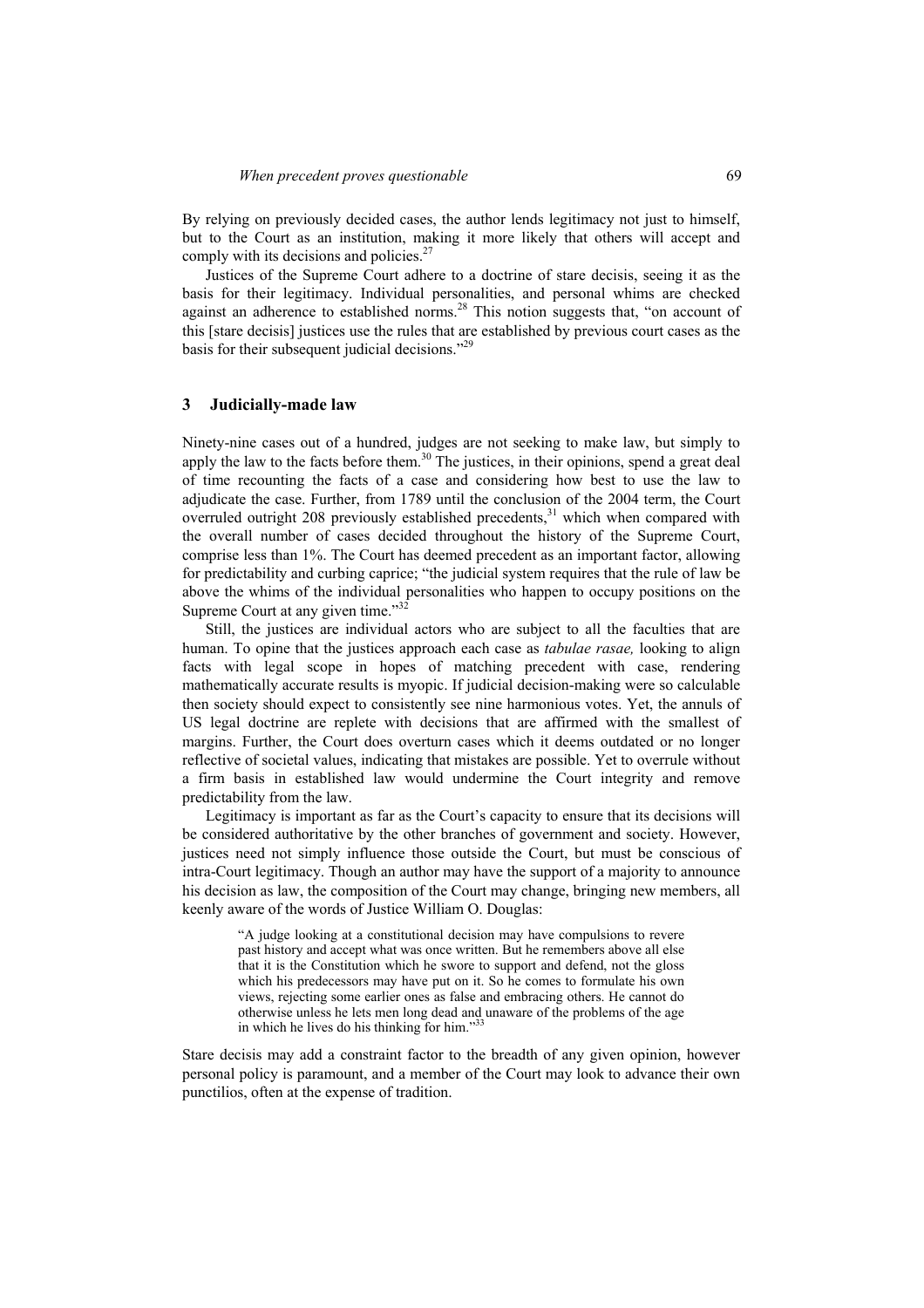<span id="page-4-0"></span>As participants in a 'collegial game', justices find themselves jousting with their colleagues, strategically negotiating to achieve preferred personal outcomes. They do not "merely seek to establish legal policy consistent with their policy preferences; instead, they endeavor to create legal rules that are both consistent with their preferences and that actually influence legal and political outcomes in the intended manner."[34](#page-13-0) Policies that reflect a justice's preferences are of little consequence if they are ignored by the other branches of government. Thus, an appeal to the doctrine of stare decisis grants both [ju](#page-13-0)stification and gravitas to decisions by linking them to already realised rules of  $law.<sup>3</sup>$ 

Institutional legitimacy is a concern for the justices when interpreting precedent. When making the decision to overrule, an opinion need not just garner the support of a majority of the Court, but must present itself in a way to engender acceptance by society. A decision to overrule is not a theoretical abstraction as conducted in law schools; it has practical applications on the rules that govern citizens of the USA. Reversing precedent is the most pronounced form of judicial influence, thus the decision to overturn should not be a hasty one. Judge Wallace believes; "a judge should consider overturning a prior decision only when the decision is clearly wrong, has significant effects, and would otherwise be difficult to remedy."<sup>36</sup> Yet, to claim "the decision is clearly wrong"<sup>37</sup> yields fertile grounds for undermining judicial legitimacy. Deciding "whether a precedent is seen as *clearly* wrong is often a function of the judge's self-confidence more than of any objective fact."<sup>[38](#page-13-0)</sup> Judicial decision-making does not exist in a vacuum; the Court cultivates an aura of authority by "making legally principled decisions under circumstances in which their principled character is sufficiently plausible to be accepted by the Nation<sup>339</sup> Therefore, to ensure authority and plausibility, the "justices" have an incentive t[o](#page-13-0) include a discussion of precedent in an opinion,<sup>340</sup> allowing them to acceptably "reshape an existing legal rule and thus impact legal or political outcomes."<sup>41</sup>

The act of overruling is a delicate process. When a court makes the decision to undo the actions of their predecessors, they open themselves up to the possibility that they may be subject to that same scrutiny.<sup>[42](#page-13-0)</sup> Despite this, judges do overrule since a blind adherence to the doctrine of stare decisis is not always appropriate or sound judgment.<sup>[43](#page-14-0)</sup> As penned by Justice Oliver Wendell Holmes

"It is revolting to have no better reasons for a rule of law than that so it was laid down in the time of Henry IV. It is still more revolting if the ground upon which it was laid down have vani[sh](#page-14-0)ed long since, and the rule simply persists from blind limitation of the past."<sup>[44](#page-14-0)</sup>

It would be expected when overturning prior decisions that persuasive reasoning would be paramount. However, in addition to the use of persuasive reasoning, the justices appeal to dissen[ti](#page-14-0)ng opinions (should they exist) as justification for breaking from established law.<sup>[45](#page-14-0)</sup>

The act of overturning previous cases forces the justices to sheds the guise of interpreting law and transitions them into crafters of law.<sup>46</sup> To maintain legitimacy and acceptance by others of their decisions, "a Justice must consider whether to incorporate relevant precedents and, if incorporated, how to interpret or treat those precedents." $47$ Therefore, in order to overturn while "persuad[ing] the people that the decisions they make have principles justification, Justices often rely on the doctrine of stare decisis."<sup>48</sup> The justices will create the perception that they have shed erroneous decisions for a more principled one, which has justifiable foundations in precedent.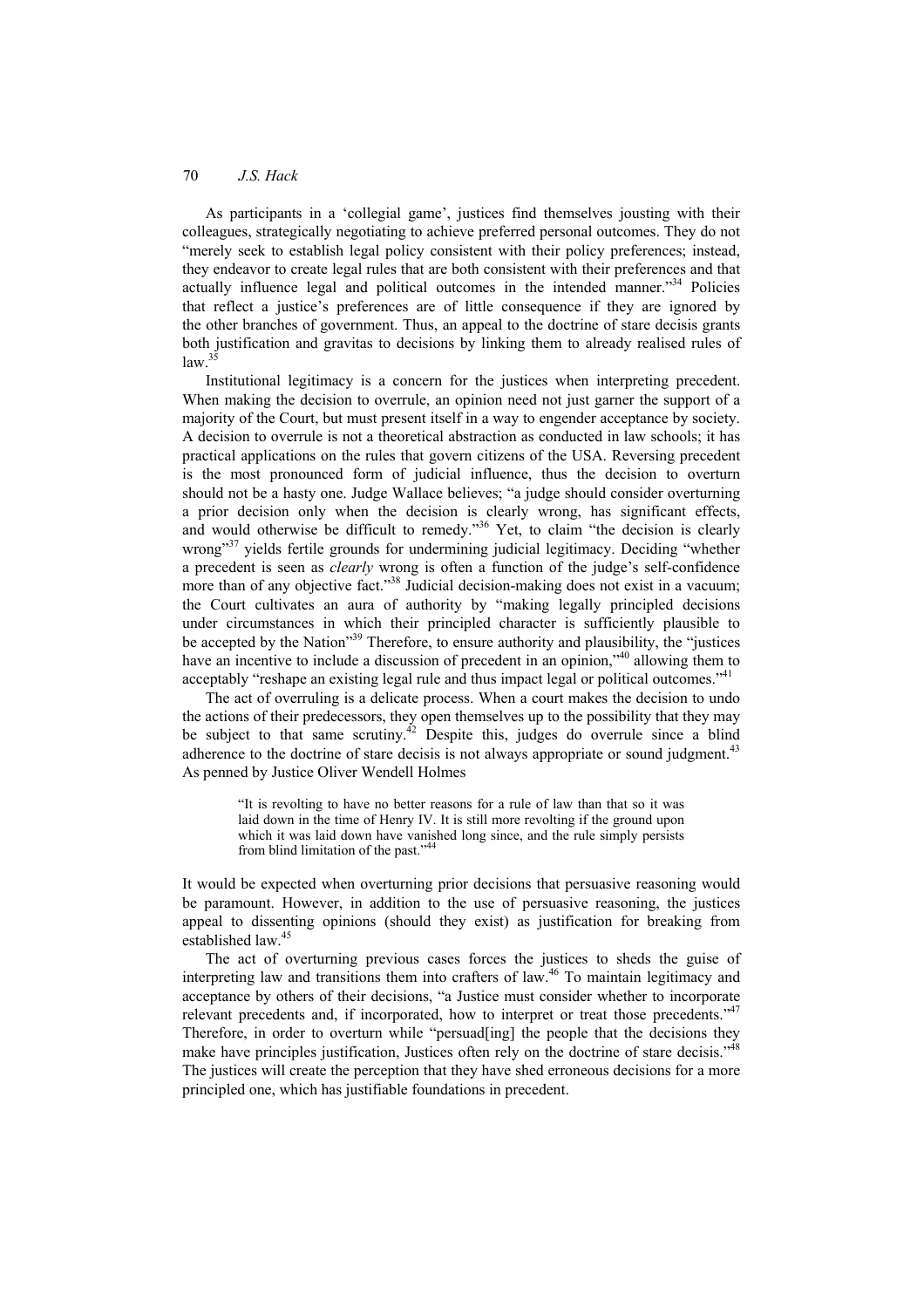<span id="page-5-0"></span>When choosing to depart from precedent the justices "are deprived of a justification that would automatically lend legitimacy<sup>-49</sup> to their decisions. By overruling, the Court erodes the very factor that grants its legitimacy, namely the concept of interpreting law. Justices of the Supreme Court, therefore, look to maintain the guise that they are simply interpreting law and not creating it. To make law is to usurp a Constitutional charge granted to the legislative branch of the government. Yet, to perpetuate "the constative fallacy of pretending to interpret, not create law, as well as the constative fallacy of overruling while pretending not to rule,"<sup>50</sup> the Court asserts that they have not made law, they simply have expounded its meaning. The challenge becomes how to sustain the fiction that they have not legislated, while overturning established precedent. To achieve this, the Court will appeal to three necessary tactics:

- 1 the dismissal of the overruled case
- 2 the invocation of precedent
- 3 appeal to morals and norms of society.

#### **4 Gideon v. Wainwright**

Gideon v. Wainwright<sup>[51](#page-14-0)</sup> will begin this formal analysis of the linguistics of overturning precedent. Petitioner, Clarence Gideon, was charged in Florida state court with breaking and entering into a pool-hall with the intent to commit a misdemeanor. Under Florida law, such an act is considered to be a felony. Appearing in court Gideon requested that counsel be appointed to represent him. The presiding judge then informed him:

> "Mr. Gideon, I am sorry, but I cannot appoint Counsel to represent you in this case. Under the laws of the State of Florida, the only time the Court can appoint Counsel to represent a Defendant is when that person is charged with a capital offense. I am sorry, but I [wi](#page-14-0)ll have to deny your request to appoint Counsel to defend you in the case."<sup>52</sup>

Upon granting certiorari, the Supreme Court allowed Petitioner to proceed in *forma pauperis* – appointing counsel to represent him*.* The question before the C[o](#page-14-0)urt was "Should this Court's holding in *Betts v. Brady*, 316 U.S. 455, be reconsidered?"<sup>53</sup>

Notably, in the *Gideon* case, Justice Black formally acknowledges that to leave *Betts v. Brady* standing "would require us to reject Gideon's claim that the Constitution guarantees him the assistance of counsel."<sup>[54](#page-14-0)</sup> Upon this basis the Court sought to overrule the *Betts* case. In order to reach the preferred outcome, the Court needed to 'erase' *Betts*  from the cannon of law, replacing it with a new decision that was more congruous with their preferences. However, ruling without justification would leave the justices vulnerable to attack, specifically, that they had actively engaged in the law making process, a duty entrusted to the legislature, not the judiciary.

The *Gideon* Court evaluated whether the decision in *Betts* proved inconsistent with previous jurisprudence. To dismiss *Betts* would require the Court to substantiate a need to abandon it. Simply to assert that a case is wrong, without justification, would not safeguard this new decision from being overturned by later justices. Supporting its divergence, the Court asserted, "we but restore constitutional principles established to achieve a fair system of justice."[55](#page-14-0) Though it appears that the Court is breaking with precedent, to buttress this position the Court claims that it is, in reality, restoring order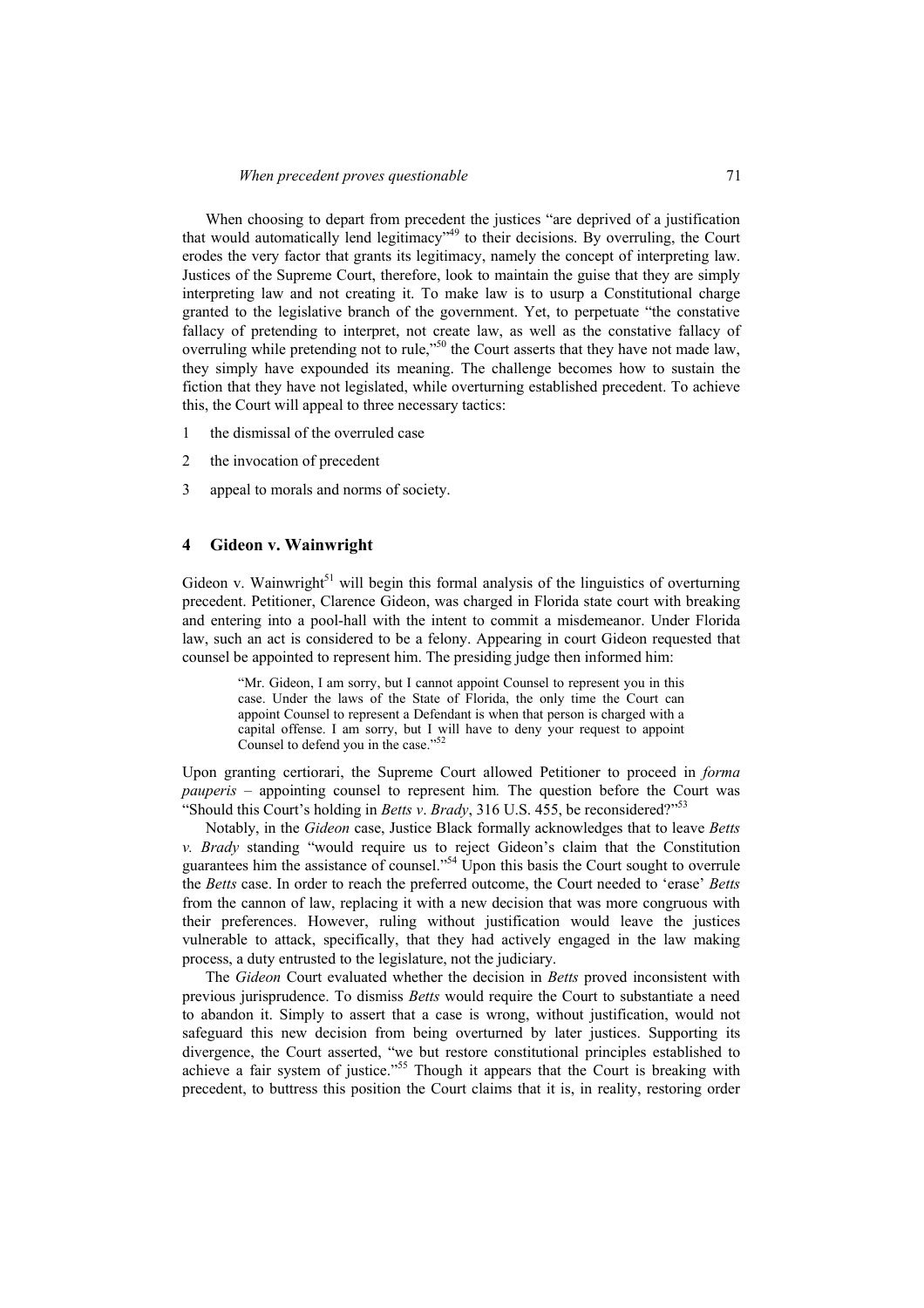<span id="page-6-0"></span>and correcting a wrong. The majority opinion in *Gideon*, though wary that ruling in favour of the Petitioner would contravene the decision in *Betts*, nonetheless contends, "upon full reconsideration, we conclude that *Betts v. Brady* should be overruled."<sup>56</sup> This new ca[se](#page-14-0) – *Gideon v. Wainwright* – comes to dismiss the previous case – *Betts v. Brady*. [57](#page-14-0)

In a further attempt to erode the foundation upon which the *Betts* case rested on, the decision in *Gideon* suggests that the *Betts* Court "has ample precedent for acknowledging that those guarantees of the Bill of Rights which are fundamental safeguards of liberty immune from federal abridgment are equally protected against state invasion by the Due Process Clause of the Fourteenth Amendment."<sup>58</sup> A series of cases all looking to undermine the decision in *Betts* are presented. *Powell v. Alabama*,<sup>[59](#page-15-0)</sup> is cited as a case where the Court had previously upheld the right to counsel, as well as *Grosiean v. American Press Co.*, [60](#page-15-0) and *Johnson v. Zerbst,*[61](#page-15-0) which again affirmed:

"[The assistance of counsel] is one of the safeguards of the Sixth Amendment necessary to insure fundamental human rights of life and liberty.... The Sixth Amendment stands as a constant admonition that, if the constitutional safeguards it provides be lost, justice will not 'still be done'."<sup>62</sup>

Thus far, the Court has looked to dismiss the overruled case as being unsound in logic and mistakenly incongruous with a litany of cases<sup>[63](#page-15-0)</sup> establishing a pattern of jurisprudence that has recognised the Constitutional guarantee of representative counsel as incumbent upon the states; "[t]he Court in *Betts v Brady* departed from the sound wisdom upon which the Court's holding in *Powell v. Alabama* rested."<sup>[64](#page-15-0)</sup> Hoping to secure the binding nature of *Gideon* on subsequent justices, the decision appeals to a believed normative societal view, "the right of one charged with crime to counsel may not be deemed fundamental and essential to fair trials in some countries, but it is in ours."<sup>[65](#page-15-0)</sup> The decision ends by noting, "twenty-two States, as friends of the Court, argue that *Betts* was 'an anachronism when handed down,' and that is should now be overruled."[66](#page-15-0) In *Gideon*, all three tactics have been employed – dismissal of the overruled case, invocation of precedent to act as a bolster to the new position, and finally an appeal to greater societal norms.

#### **5 Lawrence v. Texas**

In 2003, the Supreme Court decided a case regarding the individual liberties of homosexuals to engage in consensual sexual activities. Two men, Petitioners John Geddes Lawrence and his partner Tyron Garner were engaging in personal sexual acts when a police officer entered, arrested both men and charged them with violating multiple sections of the Texas Penal Code, which states: "a person commits an offense if he engages in deviate sexual intercourse with another individual of the same sex."<sup>[67](#page-15-0)</sup> The statutes continues to define deviate sexual intercourse as:

"(A) any contact between any part of the genitals of one person and the mouth or anus of another person"

"(B) the penetration of the genitals or the anus of another person with an object."[68](#page-15-0) 

The Petitioners challenged the constitutionality of this state statute, contending that it is a violation of the Equal Protection Clause<sup>69</sup> as well as Art. I  $\S$  3a of the Texas State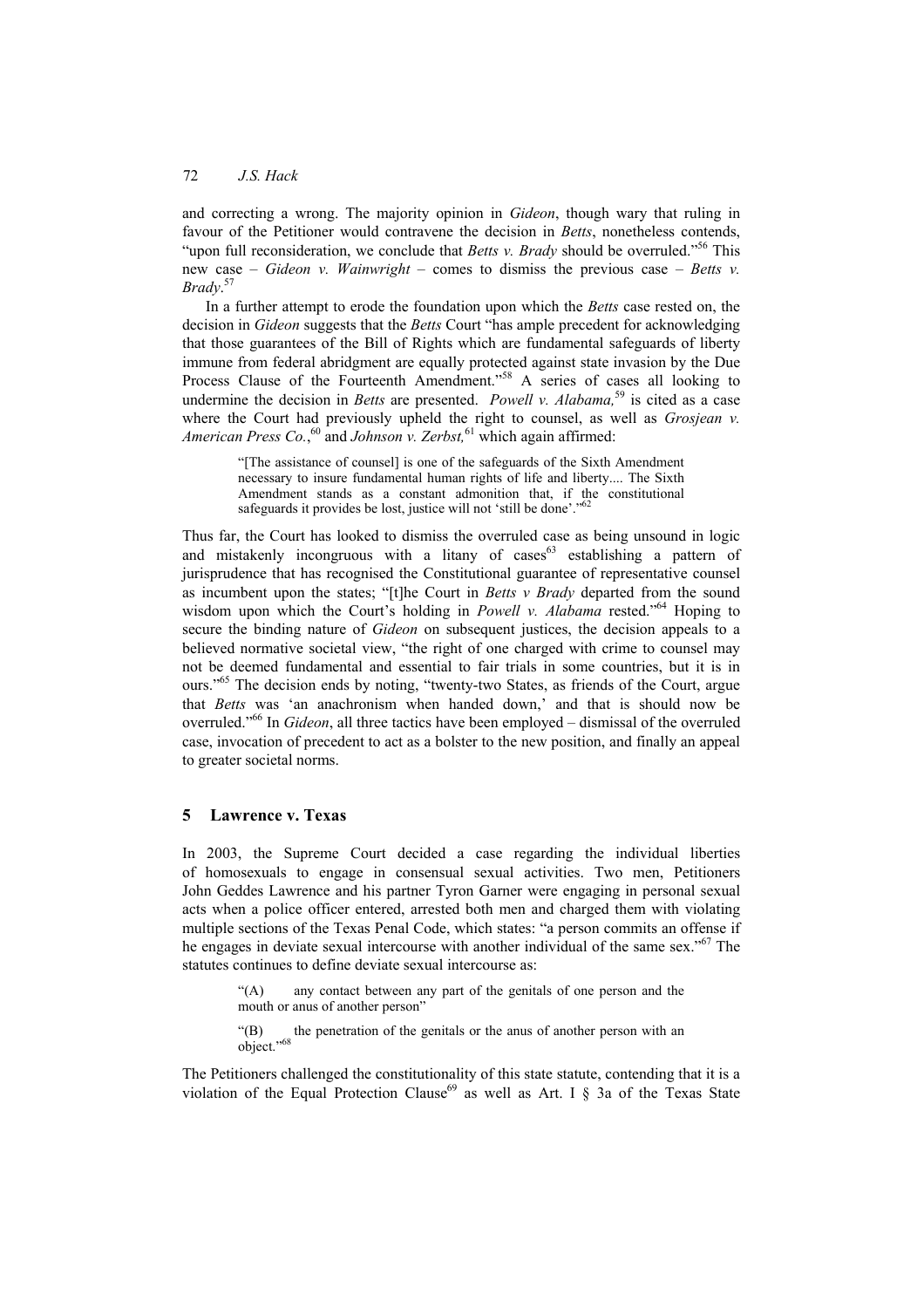<span id="page-7-0"></span>Constitution. Both claim were rejected and petitioners were assessed a fine. This case was reviewed by the Court of Appeals for the Texas Fourteenth District. The majority opinion for the Court of Appeals affirmed the lower court's decision, claiming that *Bowers v. Hardwick*[70](#page-15-0) was the controlling federal case. The Supreme Court among other questions of individual rights and the status of consenting adults was faced with deciding, "whether Bowers v. Hardwick, supra, should be overruled?"<sup>71</sup>

The *Bowers* case, which was decided in 1986, upheld a Georgia state law that forbade all forms of sodomy, whether preformed by hetero- or homosexual individuals. Though the Georgia law looked to outlaw all actions of sodomy, the case in *Bowe[rs](#page-15-0)* was brought by two consenting homosexual adults found engaging in anal-intercourse.<sup>[72](#page-15-0)</sup>

In *Lawrence v. Texas*, the justices were faced with deciding, "whether Bowers itself has continuing validity."[73](#page-15-0) If *Bowers* were to be held as binding, then an entire class of citizens would be denied equal protection under the Fourteenth Amendment.<sup>[74](#page-15-0)</sup> Therefore, the central holding in *Bowers* could no longer be viewed as binding since, "its continuance as precedent demeans the lives of homosexual persons.["75](#page-15-0) The controlling force of *Bowers* is criticised and subsequently erased, thus making room for new constitutional interpretations.

Dismissing *Bowers* allows for the crafting of new precedent. After deciding that a continued adherence to the central ruling in the *Bowers* case would deny a whole segment of the population equal protection, it becomes necessary to legally substantiate the claim that individuals have a right to decide intimate matters for themselves. Though the Court does cite a myriad of cases that deal with "the broad statements of the substantive reach of liberty under the Due Process Clause,"<sup>76</sup> two cases in particular are used as fodder for the decision in *Lawrence. Planned Parenthood of Southeastern Pa. v. Casey*[77](#page-15-0) reaffirmed for society "that our laws and traditions afford constitutional protection to personal decisions relating to marriage, procreation, family relationships, child rearing, and education.["78](#page-15-0) The decision in *Casey* goes even further to assert "at the heart of liberty is the right to define one's own concept of existence, of meaning, of the universe, and of the mystery of human life."<sup>[79](#page-15-0)</sup> For the Court, homosexual individuals have the same right as heterosexual persons to enjoy these freedoms. Holding *Bowers* as binding would deny this right.

The second case that led the Court to invalidate *Bowers* was *Romer v. Evans.*[80](#page-15-0) In this case it was decided that legislative action taken by the State of Colorado to deprive homosexuals protection under antidiscrimination laws was a violation of the Equal Protection Clause. *Romer* was important to establish that discrimination against homosexuals is not a legally defensible position, namely that there exists precedent indicating that homosexual persons are not to be excluded as a separate class of people. Invoking the precedents established in *Casey* and *Romer*, the decision in *Lawrence* is granted substantial footing on which to overturn *Bowers.* 

Much had changed in the USA since the decision in *Bowers* was announced. Public opinion regarding homosexual activities and lifestyles had become more tolerant, and as such there was a societal expectation that all individuals were guaranteed the rights to love and intimately be with those whom they choose. Recognising this shift in American life, *Bowers* could no longer be sustained as credible, "in the United States criticism of Bowers has been substantial and continuing, disapproving of its reasoning in all respects,...["81](#page-15-0) At the time that *Lawrence v. Texas* was granted certiorari "the 25 States with laws prohibiting the relevant conduct referenced in the Bowers decision are reduced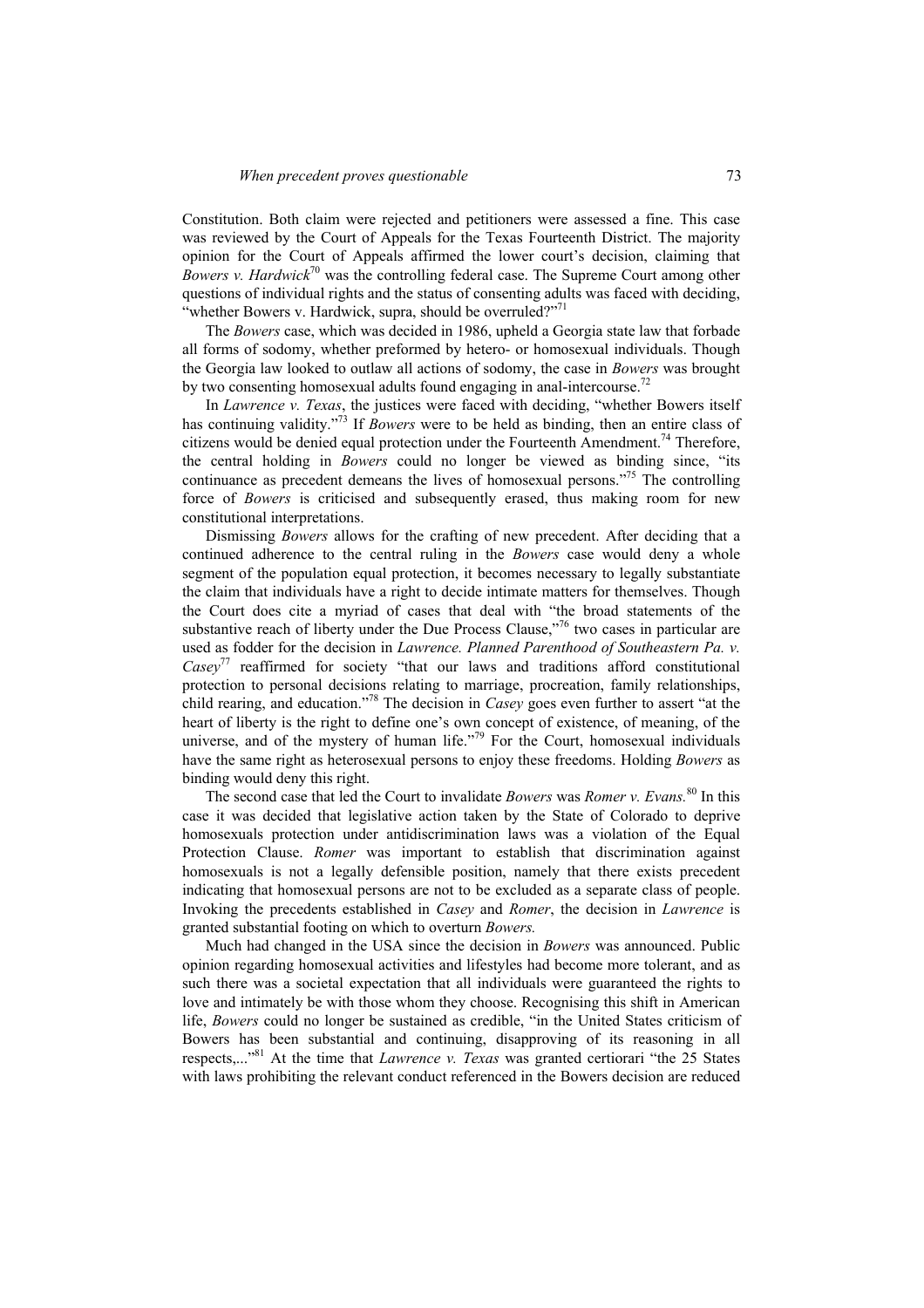<span id="page-8-0"></span>now to 13, of which 4 enforce their laws only against homosexual conduct.<sup>7[82](#page-15-0)</sup> The decision in *Lawrence* was not only supported by the Courts' understanding of *Casey* and *Romer*, but also by appealing to society's belief in a right to liberty for all. Dismissing the *Bowers* case, relying on precedent, and appealing to a national sense of liberty, the Court successfully removed *Bowers* from the US cannon of jurisprudence and substituted a new decision.

#### **6 Citizens United**

Finally, this analysis will assess the right to free speech – a zealously defended concept in US law – in light of the principles necessary to effectively overturn established precedent. The Court has spilt much ink protecting individual rights to speak without fear of reprise by governmental censorship or aggressive action. In *Citizens United v. F.E.C.*, [83](#page-15-0) Citizens United, a non-profit corporation, sought to release a film entitled *Hillary: The Movie*, a 90 minute piece looking to persuade viewers not to vote for then Senator Clinton for president. It was Citizens United's intent to make the movie available through video-on-demand within 30 days of the 2008 primary elections. To do so would violate a federal statute, which prohibits corporations and unions from using general funds to make direct contributions to candidates or independent expenditures that expressly advocate for the election or defeat of a candidate through any media form.<sup>[84](#page-15-0)</sup> Under federal statute 2 U.S.C §441b, Citizens United would be subject to criminal and civil penalties. In 2007, the corporation sought injunctive relief from the Federal Elections Committee. This claim was denied by the District Court. The case was granted review by the Supreme Court, which sought to consider whether statutory limits placed on a corporations' right to free speech is an infringement on First Amendment rights.

The lower courts had dismissed Citizens United's claims, holding that two cases had since been decided, *Austin v*. *Michigan Chamber of Commerce*, [85](#page-15-0) and *McConnell v. F.E.C*<sup>[86](#page-15-0)</sup> which held that political speech may be limited due to a speaker's corporate identity.[87](#page-16-0) Upon review, the Supreme Court asserted, "it has been noted that '*Austin* was a significant departure from ancient First Amendment principles'" and further, "we agree with that conclusion and hold that *stare decisis* does not compel the continued acceptance of *Austin.*" [88](#page-16-0) Immediately, in the majority opinion, the Court looked to dismiss the controlling nature of *Austin*, preparing for a full overturning of established precedent.<sup>8</sup>

Similar to *Gideon*, when viewed in the context of US jurisprudence, the decision in *Austin* deviated from what had been established precedent, "the Court has recognized that First Amendment protection extends to corporations.["90](#page-16-0) The Court shrouds its decision in the language of corrective judicial review to ensure legitimacy and support for the action of overturning. By asserting that they are correcting a mistake, the justices maintain the guise that they are simply interpreting and not crafting the law. Until the decision in *Austin,* the Court had never restricted speech based on the corporate identity of the speaker.<sup>91</sup> Austin is dismissed on grounds that it was a wrongly decided case and should no longer be considered binding, "our precedent is to be respected unless the most convincing of reasons demonstrated that adherence to it puts us on a course that is sure error."[92](#page-16-0) Determining that *Austin* was a deviation from similar circumstances, the Court posits a 'most convincing of reasons' to reject the *Austin* case, and replace it with a decision that is both congruent with past decisions, and advances the preferential outcome of the majority.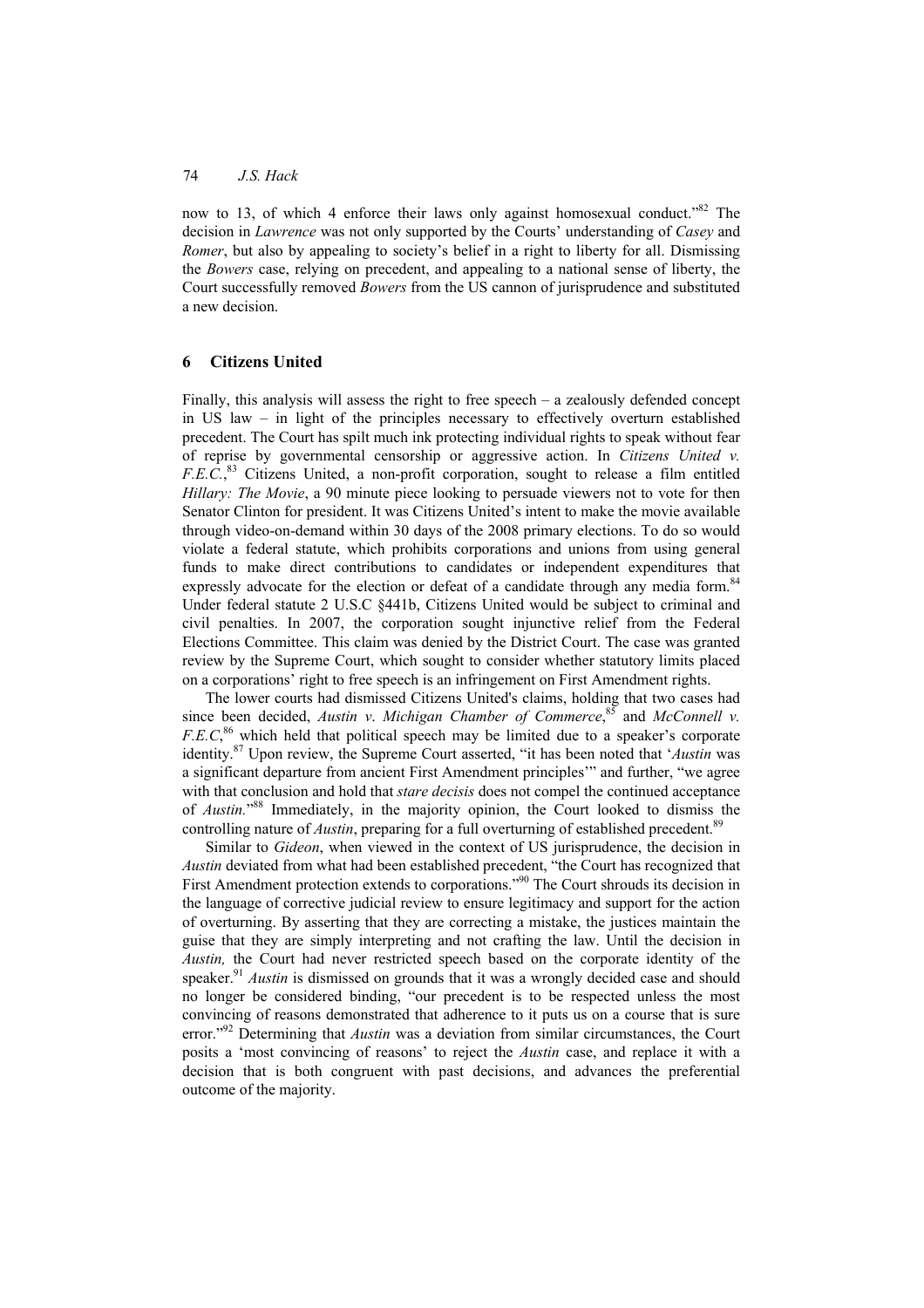<span id="page-9-0"></span>To rule without steeping the new decision in recognisable precedent would more readily leave the decision open to question and possibly reversal by a later Court. The two cases that set the foundation for the ruling in *Citizens United* are *Buckley v. Valeo*, [93](#page-16-0) and *First National Bank of Boston v. Bellotti.*[94](#page-16-0) *Buckley* contends that government may not place limitations on the amount of personal capital a candidate may invest in their own campaign.

"A restriction on the amount of money a person or group can spend on political communication during a campaign necessarily reduces the quantity of expression by restricting the number of issues di[s](#page-16-0)cussed, the depth of their exploration, and the size of the audience reached."<sup>95</sup>

This is important for establishing a foundation that money is a form of speech and an individual is free to spend their money to advance their message. In the *Bellotti* case, the Court ruled that a corporation has a First Amendment right to make contributions to political campaigns. Using the decision in *Buckely* to establish the notion that money *is*  speech, the Court was able to hold in *Bellotti*, that if an individual may spend money to influence the political landscape, then a corporation should enjoy that same right. *Austin*, being viewed in light of *Buckely*, and by extension *Bellotti*, deviates from established precedent.

After exhausting other means by which to decide the case,  $96$  the Court determined that "there is no principled basis for doing this without rewriting *Austin's* holding that the Government can restrict corporate independent expenditures for political speech."<sup>97</sup> This is substantiated by the invocation of precedent, highlighting that presently, the action of overturning, is being undertaken to rectify a mistake in judicial decision-making. Legitimacy is maintained by appealing to a sense of corrective obligation, as well as advancing the claim that the Court is not crafting law, but interpreting law in light of a litany of cases all pointing to protecting corporate speech.

Lastly, to ensure acceptance of its decision by society, the Court crafts its majority opinion in a way to appeal to societal norms and accepted practices. The right to freely express oneself is a hallmark of US democracy; "speech is an essential mechanism of democracy, for it is the means to hold officials accountable to the people."<sup>[98](#page-16-0)</sup> By recognising the visceral attachment Americans have to the First Amendment, the Court is able to legitimate the holding in *Citizens United* in the eyes of the general public as a means to curb governmental intrusion into personal rights:

"The Government may not by these means deprive the public of the right and privilege to determine for itself what speech and speakers are worthy of consideration. The First Amendment protects speech and speaker, and the ideas that flow from each.<sup>99</sup>

By appealing to a collective belief in the pseudo-sacrosanct nature of the First Amendment, the majority opini[o](#page-16-0)n capitalises on a societal norm that allows for the effective overturning of *Austin*. [100](#page-16-0)

## **7 Conclusions**

Judicial review, as conducted by the US Supreme Court, is not a monolithic process yielding uniform decisions. Cases are rendered that prove to be incongruous or unsustainable within the purview of the law. Precedent should not be taken lightly,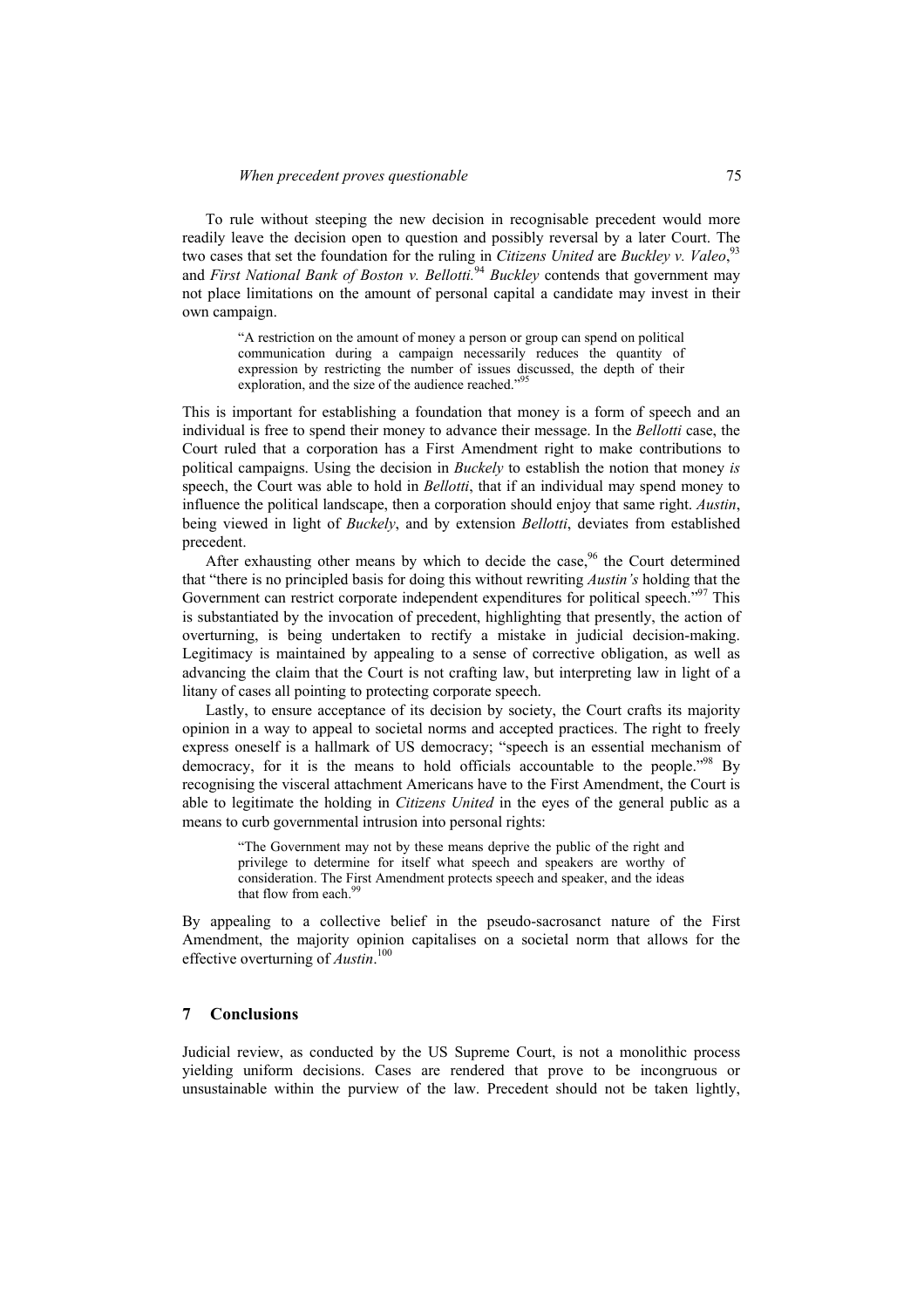<span id="page-10-0"></span>justices cannot choose to ignore the weight of an established case simply because they disagree with the holding, such an approach would turn the rule of law into the rule of personal predilection. Yet, neither is stare decisis an insurmountable obstacle, it "*...*is a principle of policy and not a mechanical formula of adherence to the latest decision."<sup>[101](#page-16-0)</sup> Through carefully crafted and well reasoned decisions, the Court can – and sometimes is required – rewrite US jurisprudence.

Judges seek to maintain the guise that they are expounding and interpreting the law, yet this is a ruse. As individuals, judges approach their jobs with preconceived ideas and ideologies and these play a role in the decisions they make. Though, "ordinarily stare decisis is the rule,"<sup>102</sup> cases are decided incorrectly and need to be reexamined. Overturning precedent necessitates that the new decision successfully remove the old case. The framework provided to view the process of overturning is a starting point for a systematised analysis of the overruling process of the Supreme Court. The justices' use language to maintain the notion that they are legal interpreters since it is necessary for institutional legitimacy; "they must lie, or the fiction of legitimacy that we have so carefully constructed will come crashing down, bring with it the entire judicial system as we know it."<sup>103</sup> Choosing to overturn is not an easy process and the Court assumes an institutional risk when suggesting that it must deviate from established principles in order to best serve society.

Though far from exhaustive, this study presents a qualitative approach to understanding the processes for overturning previous Supreme Court cases. By viewing cases through this tri-fold approach, a highly structured pattern emerges in judicial decision-making - when overturning precedent the Court defends itself against legitimacy attacks by

- 1 explaining why the previous case is no longer applicable
- 2 invokes precedent to substantiate the new decision
- 3 appealing to a sense of societal norms so that public opinion will act as a buffer between the Court and its co-governmental partners.

This structure should continue to be developed and be applied as a standard analysis method to overturned cases. Stare decisis and the adherence to precedent is linked to a perceived notion that that which is established is inextricable, yet, the fact that judicial review and the process of overturning exists proves the contrary. A nation that lack adaptability is a nation that will not persist.

#### **Acknowledgements**

The author would like to thank Dana Neacsu, Reference Librarian and Lecturer-in-Law, at The Arthur Diamond Law Library at Columbia University Law School. Without her willingness to help find relevant materials, provide valuable comments on earlier drafts, and supply encouragement through the publication process, this article would not have reached fruition.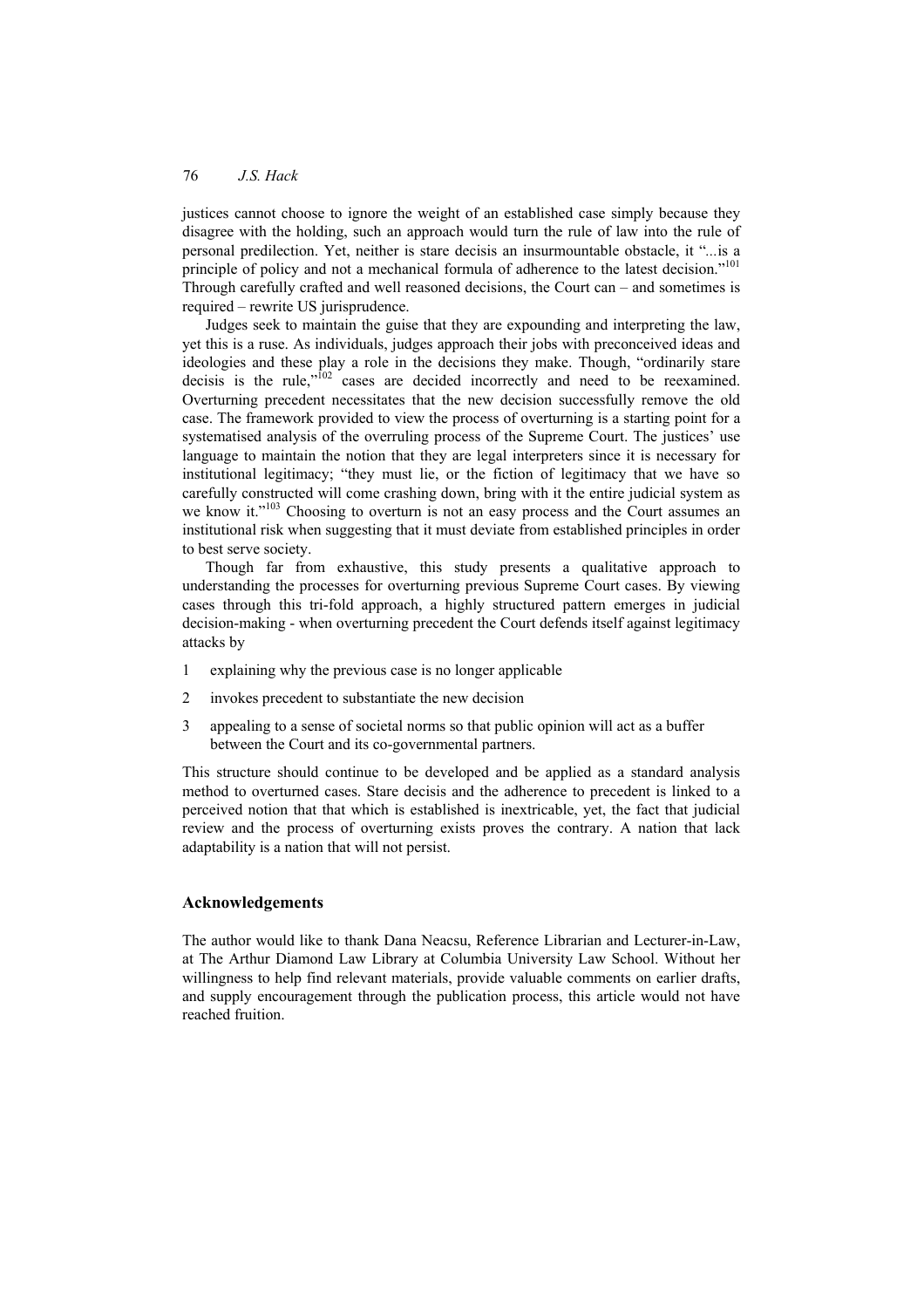#### <span id="page-11-0"></span>**Notes**

- [1](#page-0-0) Banks, C.P (1999) 'Reversal of precedent and judicial policy-making: how judicial conceptions of stare decisis in the US Supreme Court influence social change', *Ak. L. Rev.*, Vol. 33, No. 2, p.236.
- [2](#page-1-0) 372 U.S. 335 (1963).
- [3](#page-1-0) 539 U.S. 558 (2003).
- [4](#page-1-0) 588 U.S.  $-08-205(2010)$ .
- [5](#page-1-0) J.L. Austin's speech act theory provides a unique lens by which to view the act of Supreme Court decision-making, namely as a performative action taken on the part of the justices. See Pintip Hompluem Dunn (2003) 'Note, how judges overrule: speech act theory and the doctrine of stare decisis', *Yale L. J.*, Vol. 113, No. 2, p.493. ("to view the act of ruling as a discrete performative utterance that requires certain conditions to be fulfilled before it can function properly").
- [6](#page-1-0) An example would be the Miranda rights, where the Court has ruled that a suspect placed in police custody must be informed of the right to remain silent and the right to an attorney. However, with regards to the right to legal counsel, the suspect must act in some manner (either through speech or otherwise) to invoke this protection. Alternatively, when two people stand under the wedding canopy the act of becoming wed cannot take place until a performative utterance is made, specifically the well-known phrase 'I do'. The proper speech act is necessary to enact this right. See Pintip Hompluem Dunn (2003) 'Note, how judges overrule: speech act theory and the doctrine of stare decisis', *Yale L. J.*, Vol. 113, No. 2, p.493. ("the speech act is necessary to *create* the right") (emphasis added). Similarly, Supreme Court Justices structure their decisions in such a manner as to preformatively establish their ruling as binding. The process of overruling requires conditions be met so that the decision is justifiable and founded on substantively acceptable principles.
- [7](#page-1-0) See e.g., Rehnquist, J.C. (1986) 'Note, the power that shall be vested in precedent: stare decicis, the Constitution, and the Supreme Court', *B.U. L. Rev.*, Vol. 66, p.345, 349; Monaghan, H.P. (1981) 'Our perfect constitution', *NYU L Rev*., Vol. 56, pp.392–93; Grey, T.C. (1975) 'Do we have an unwritten constitution?', *Stan L Rev*., Vol. 27, pp.703–704; Posner, R.A. (1990) *Problems of Jurisprudence*, pp.247–61 (Harvard 1990); Eskridge, Jr., W.N. (1987) 'Dynamic statutory interpretation', *U. Penn. L. Rev.*, Vol. 6, No. 135, pp.1479–1480 (1987) (the differences between constitutional adjudication and statutory interpretation are dealt with); Hubbard v. United States, 514 U.S. 695, 711 (1995) ("Respect for precedent is strongest 'in the area of statutory construction, where Congress is free to change this Court's interpretation….'" [quoting III. Brick Co. v. Illinois, 431 U.S. 720, 736 (1977))].
- [8](#page-1-0) Slotnick, E. (1989) 'Judicial politics theme paper', presented at the *Annual Meeting of the Midwest Political Science Association*, Chicago, 23. ("theoretical strands of many types have been prevalent").

 Yet, of the myriad of theories advanced, two prominent opposing positions are considered in this paper. The first, is asserted by Segal and Spaeth (1996) 'The influence of stare decisis on the votes of United States Supreme Court Justices', *Am. J. Pol. Sci.*, Vol. 40, pp.971–1003. There they posit; Supreme Court justices are not constrained by precedence that they personally disagree with. Conversely, Knight and Epstein contend, that precedence is a norm that structures judicial decision-making. Knight, J. and Epstein, L. (1996) 'The norm of stare decisis', *Am. J. Pol. Sci.*, Vol. 40, pp.1018–135. The assumption of the paper is based on the work conducted by Knight and Epstein (1996), suggesting that precedent is a constraining factor even when overturning previous cases.

- [9](#page-1-0) Spaeth, H.J. and Segal, J.A. (1999) *Majority Rule Or Minority Will: Adherence to Precedent on the U.S. Supreme Court*, 13; Knight, J. and Epstein, L. (1996) 'The norm of stare decisis', *Am. J. Poli. Sci.*, Vol. 40, pp.1018–35.
- [10](#page-1-0) Cardozo, B.N. (1921) *The Nature of the Judicial Process*, Vol. 34.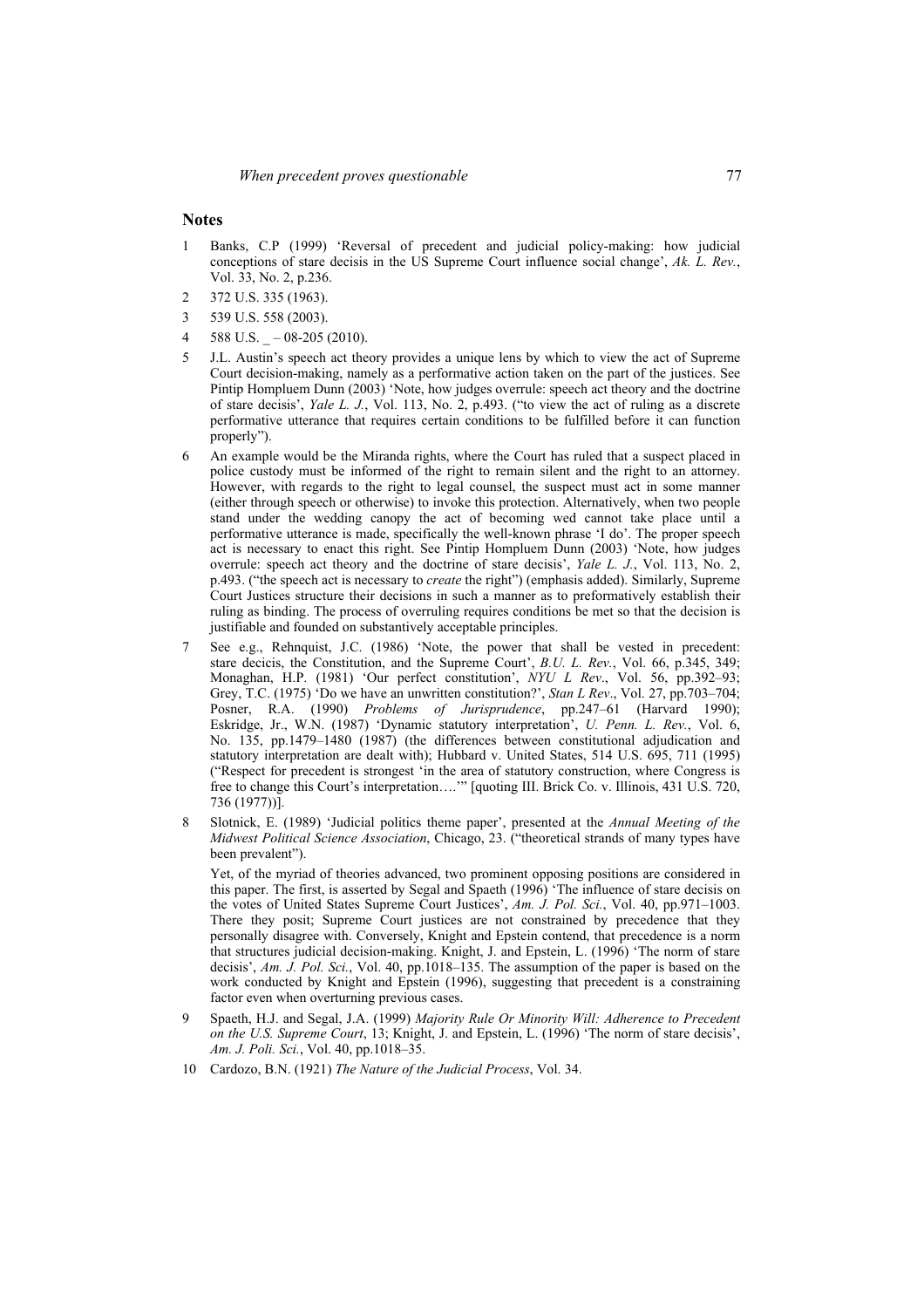- <span id="page-12-0"></span>[11](#page-1-0) Much work has been done seeking to determine the extent to which precedence is adhered to on the part of US Supreme Court Justices. See Fowler, J.H. and Jeon, S. (2008) 'The authority of Supreme Court precedent', *Soc. Net.*, Vol. 30, pp.16–30. (Offering an insightful quantitative analysis of 30,288 Supreme Court majority opinions and cases cited from 1754 to 2002, showing the decline in the adherence to stare decisis from the 19th century to the Warren Era Court).
- [12](#page-1-0) See generally Hagle, T.M. and Spaeth, H.J. (1993) 'Ideological patterns in the justices' voting in the Burger Court's business cases', May, *J. of Pol's*, Vol. 55, pp.492–505; Hagle, T.M. and Spaeth, H.J. (1992) 'The emergence of a new ideology: the business decisions of the Burger Court', February, *J. of Pol's*, Vol. 54, pp.120–34; Segal, J.A. and Spaeth, H.J. (1993) *The Supreme Court and the Attitudinal Model*; Segal et al. J.A. (1995) 'Ideological values and the votes of US Supreme Court Justices revisited', August, *J. of Pol's*, Vol. 57, pp.812–823; Brenner, S. and Spaeth, H.J. (1995) *Stare Indecisis: The Alteration of Precedent on the Supreme Court*, 1946–1992; Spaeth, H.J. and Segal, J.A. (1999) *Majority Rule Or Minority Will: Adherence to Precedent on the US Supreme Court*.
- [13](#page-1-0) Rohde, D.W. and Spaeth, H.J. (1976) *Supreme Court Decision Making*, 72.
- [14](#page-2-0) The pervasive political science models of analysing judicial behaviour are the attitudinal theory and strategic actors model. See generally David W. Rohde, Strategy and Ideology: The Assignment of Majority Opinions in the US Supreme Court (1971); Thomas P. Jahnige and Glendon Schubert, The Federal Judicial System: Readings in Process and Behavior, (1968).

 Many of these works have sought to target the legal model. Jeffrey A. Segal and Harold J. Spaeth, The Supreme Court and the Attitudinal Model Revisited, 48 (2002) ("that, in one form or another the decisions of the Court are substantially influenced by the facts of the case in light of the plain meaning of statues and the Constitution, the intent of the framers, and/or precedent"). I assert that the legal model is an indefensible position, since logically, if the justices are substantially influenced by certain constraining factors then, such factors should curb preferential decision-making. Knight, J. and Epstein, L. (1996) 'The norm of stare decisis', *Am. J Pol. Sci.*, Vol. 40, p.1020. ("in subsequent cases, justices will adopt the precedent as their own preference and adjust their decisions accordingly"). However, such constraining factors do not seem to have an omnipotent capacity to counteract preferred judicial policy. This is not to say that the legal model cannot be applied as one aspect of Supreme Court decision-making, it simply cannot provide a singularly definitive model by which to account for the choices individual justices make.

- [15](#page-2-0) Maltzman, F., Spriggs II, J.F. and Wahlbeck, P.J. (2000) *Crafting Law on the Supreme Court: The Collegial Game*.
- [16](#page-2-0) Id. at 8.
- [17](#page-2-0) Scholars have spent much time investigating theoretical models that best explain the mechanisms that lead justices to their conclusions. Though many of these models have their merits, to view them as distinct without overlap serves only as blinders to the multifaceted process of judicial decision-making. Maltzman, Spriggs, and Wahlbeck, do not explicitly subscribe to an institutionalist model, however, they acknowledge that institutions do provide the structure within which decision-making occurs, and thereby affect the choices that can be made. They then admit that this inference (regarding their acceptance of an institutionalist model) is not an anathema to their overall thesis. See Maltzman, F., Spriggs II, J.F. and Wahlbeck, P.J. (2000) *Crafting Law on the Supreme Court: The Collegial Game*, 13. ("this book fits squarely in this theoretical tradition"). The justices, therefore, are seen not as unconstrained actors whose individual policy preferences dictate behaviour; rather the trappings of their surroundings affect decision-making.
- [18](#page-2-0) U.S. Const. art. 1, § 9, cl. 7.
- [19](#page-2-0) Id. at art. 2, § 2, cl. 1.
- [20](#page-2-0) Shapiro, M. (1994) 'Judges as liars', *Harv. J.L. & Pub. Pol'Y*, Vol. 17, p.155, 156.
- [21](#page-2-0) Pintip Hompluem Dunn (2003) 'Note, how judges overrule: speech act theory and the doctrine of stare decisis', *Yale L. J.*, Vol. 113, No. 2, p.493.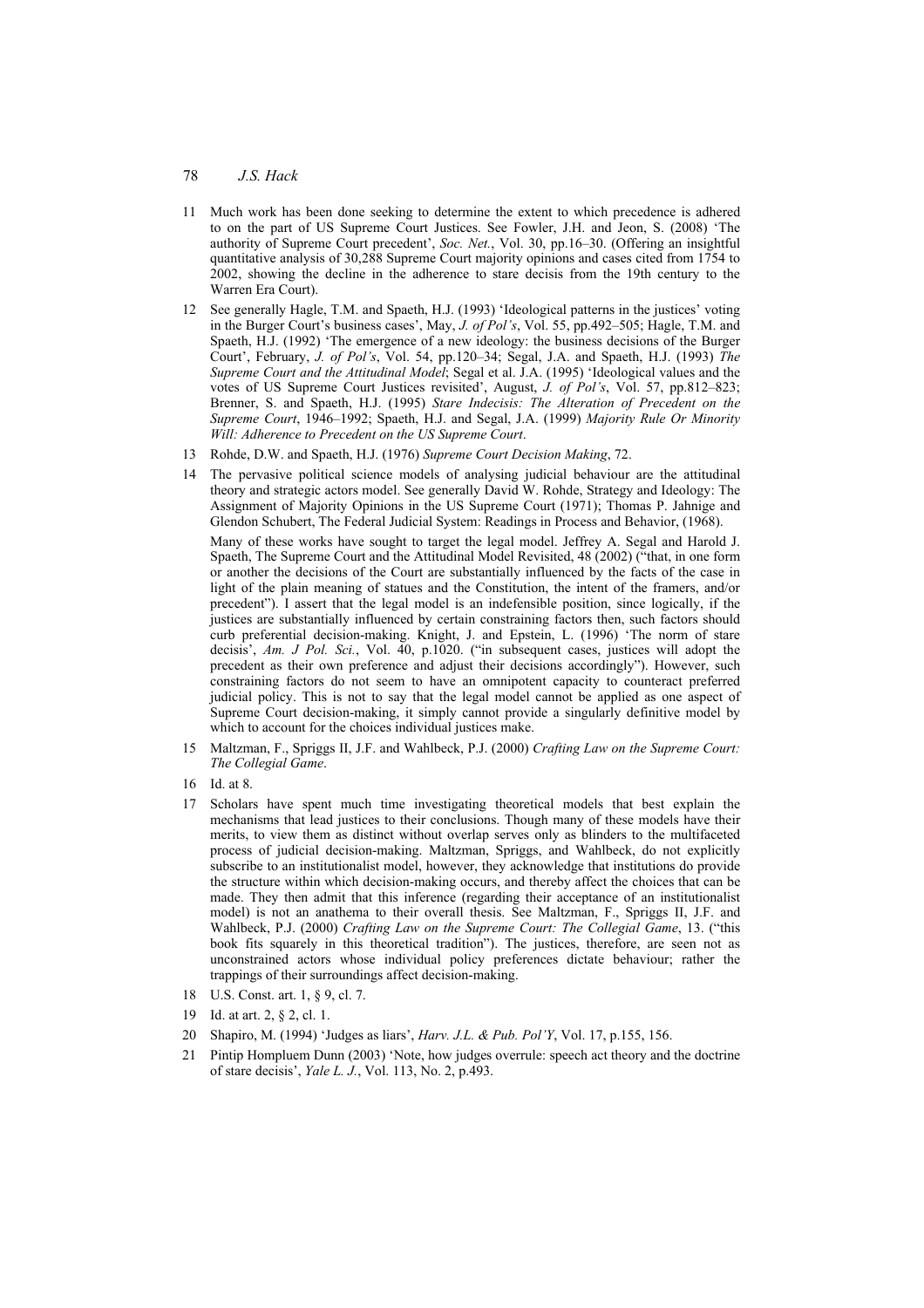- <span id="page-13-0"></span>[22](#page-2-0) Scott, A.M. (1963) *The Supreme Court v. The Constitution: An Essay on How Judges Become Dictators*, pp.9–10.
- [23](#page-2-0) Nelson, C. (2001) 'Stare decisis and demonstrably erroneous precedents', *VA. L. Rev.*, Vol. 87, No. 1, p.3.
- [24](#page-2-0) Dunn, *supra* note 21, at 504.
- [25](#page-2-0) Mondak, J.J. (1990) 'Perceived legitimacy of supreme court decisions: three functions of source credibility', *Pol. Beh.*, Vol. 12, No.4, p.334.
- [26](#page-2-0) Damren, S.C. (2000) 'Stare decisis: the maker of customs', *N. E. L. Rev.*, Vol. 35, No. 1, p.4. Today, many would consider cases like Miranda v. Arizona, 384 U.S. 436 (1966), Griswold v. Connecticut 381 U.S. 479 (1965), and other as so integrated into society establishing unquestionable constitutional rights, such that any alternative interpretations would contravene the basic civil rights and liberties that Americans have come to expect and enjoy.
- [27](#page-3-0) See generally Gibson, J.L., Caldeira, G.A. and Baird, V.A. (1998) 'On the legitimacy of national high courts', *Am. Pol. Sci. Rev.,* Vol. 92, pp.343–58; Gibson, J.L. and Caldeira, G.A. (1995) 'The legitimacy of transnational legal institutions: compliance, support, and the European Court of Justice', *Am. J. Pol. Sci.*, Vol. 39, pp.459–89; Mondak, *supra* note 25, at 339.
- [28](#page-3-0) See Knight, J. and Epstein, L. (1996) 'The norm of stare decisis', 40 *Am. J. Pol. Sci.*, 1032, ("justices might be motivated by their own preferences over what the law should be, but they are constrained in efforts to establish their preferences by a norm favouring respect for stare decisis").
- [29](#page-3-0) Id. at 1018.
- [30](#page-3-0) See Daniel Butt, Courts, Legislatures, Administrators and the Making of Public Policy. Democracy, the Courts and the Making of Public Policy, Jun. 26. Cambridge UK: Foundation for Law, Justice and Society at Oxford University, 4 (2006) ("Ninety-nine per cent of cases are concerned not with law-making, but with the application of perfectly clear law to facts..."). (Remarks made by Lord Justice Stephen Sedely – formerly of the Court of Appeals of England and Wales at Oxford University's Foundation for Justice, Law and Society).
- [31](#page-3-0) Gerhardt, M.J. (2008) *The Power of Precedent*, pp.9–10 ("From 1789 through the end of the 2004 term, the Court, in 133 cases, expressly overruled 208 precedents").
- [32](#page-3-0) Pintip Hompluem Dunn (2003) 'Note, how judges overrule: speech act theory and the doctrine of stare decisis', *Yale L. J.*, Vol. 113, No. 2, p.493.
- [33](#page-3-0) Douglas, W.O. (1949) 'Stare decisis', *Col. L. Rev.*, Vol. 49, p.736.
- [34](#page-4-0) Spriggs II, J.F. and Hansford, T.G. (2002) 'The US Supreme Court's incorporation and interpretation of precedent', *L. & Soc. Rev*., Vol. 36, p.142.
- [35](#page-4-0) See generally Gates, J.B. and Phelps, G.A. (1996) 'Intentionalism in constitutional opinions', *Pol. Res. Quart.*, Vol. 48, pp.245–61; Walsh, D.J. (1997) 'On the meaning and pattern of legal citations: evidence from state wrongful discharge precedent cases', *L. & Soc. Rev.*, Vol. 31, pp.337–360.
- [36](#page-4-0) Wallace, J.C. (1987) 'Whose constitution? An inquiry into the limits of constitutional interpretation', in Joseph S. McNamara and Lissa Roche (Eds): *Still the Law of the Land? Essays on Changing Interpretations of the Constitution*, 10 (Hillsdale College Press 1987).

[37](#page-4-0) Id.

- [38](#page-4-0) Monaghan, H.P. (1988) 'Stare decisis and constitutional adjudication', *Col. L. Rev.*, Vol. 88, p.723, 762 (emphasis original).
- [39](#page-4-0) Planned Parenthood v. Casey, 505 U.S. 833, 866 (1992).
- [40](#page-4-0) Spriggs & Hansford, *supra* note 34, at 142.
- [41](#page-4-0) Id.
- [42](#page-4-0) See Arthur J. Goldberg, Equal Justice: The Warren Era of the Supreme Court, (1971).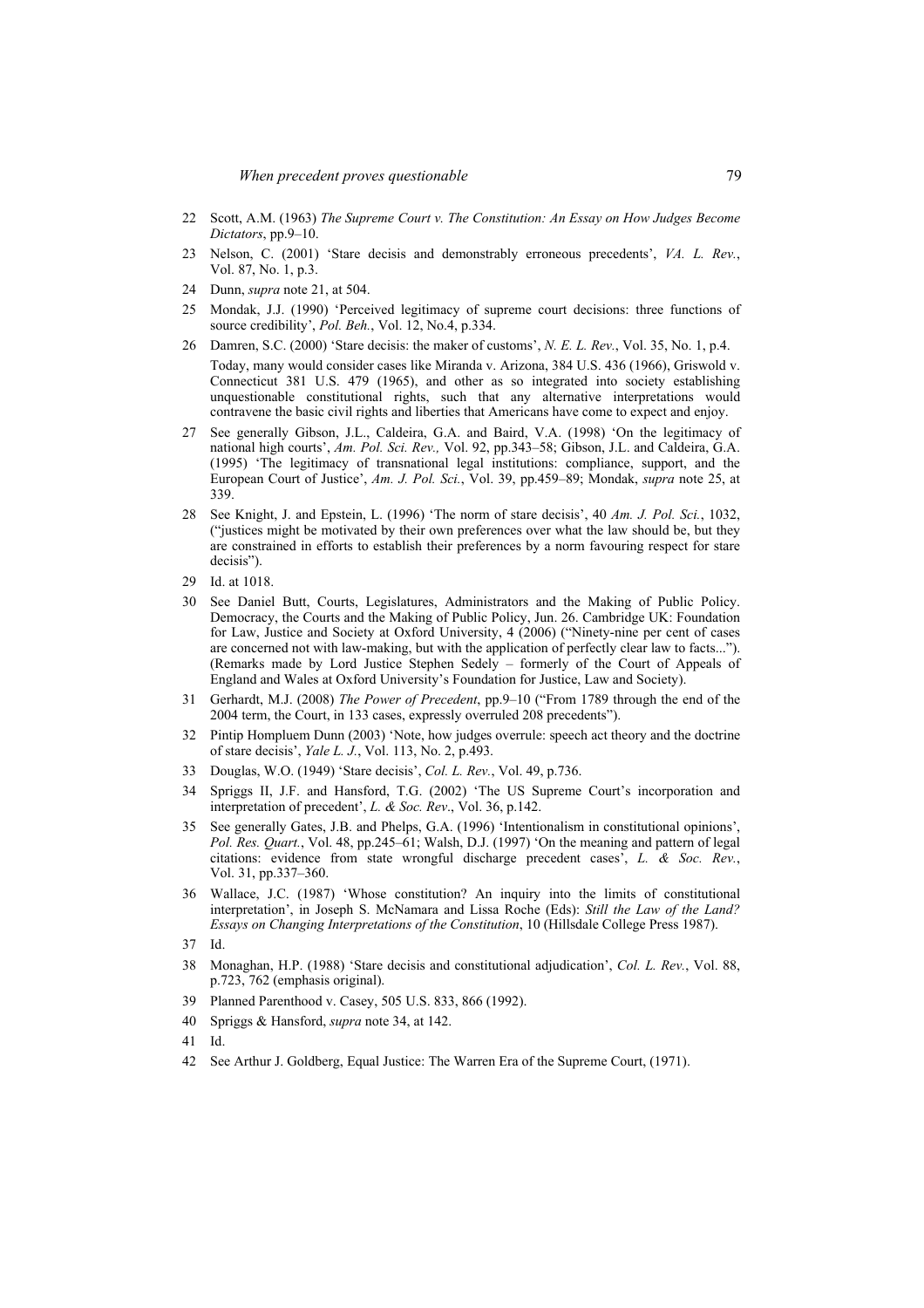- <span id="page-14-0"></span>80 *J.S. Hack*
- [43](#page-4-0) Dunn, *supra* note 32, at 503 ("Judges overrule because unconditional adherence to precedent is not always desirable").
- [44](#page-4-0) Holmes, O.W. (1920) 'The path of the law', in *Collected Legal Papers* p.167, 187.
- [45](#page-4-0) In most instances where the Supreme Court looks to overturn previous decisions there is little to use for justification of this new position other than sound reasoning. Occasionally the Justices may appeal to dissents when seeking to reverse previous cases. When deciding Lawrence v. Texas, 539 U.S. 558, (2003), Justice Anthony Kennedy relied on Justices John Paul Stevens' dissent in Bowers v. Hardwick, 478 U.S. 186 (1986). See Lawrence v. Texas, 539 U.S. 558, pp.577–578 (2003). ("The rationale of Bowers does not withstand careful analysis...[i]n his dissenting opinion in Bowers Justice Stevens concluded that... a law prohibiting the practice,... of physical relationships, even when not intended to produce offspring, are a form of 'liberty' protected by due process. That analysis should have controlled Bowers, and it controls here"). See e.g., Justice Blackmun's opinion for the Court in California v. Acevedo, 500 U.S. 565, 573–74 (1991) ("Dissenters in Ross asked why... We now agree"); Soloria v. United States, 483 U.S. 435, 441 (1987) ("[T]here is overwhelming force to Justice Harlan's reasoning that..."). There, Chief Justice Rehnquist vindicates Justice John Harlan's O'Callahan v. Parker 395 U.S. 285 (1969) dissent.
- [46](#page-4-0) The ability to overrule a previous decision marks a stark contrast between a common law and a written law legal system. In a system based on common law, a court is not empowered to overrule. They may declare an act of the legislature as incompatible, but since the entire corpus of decisions and enactments must cohere to itself, judges do not 'overrule' as understood in the US context. Every decision joins the collective, and doctrinal inconsistencies are not tolerated, thus the concept of stare decisis is seen as Janus-faced. See Saul Brenner and Harold J. Spaeth, Stare Indecisis: The Alteration of Precedent on the Supreme Court, 3 (1995) ("while stare decisis is more Janus-like – looking both ways simultaneously"). Also see Dunn, *supra* note 32, at 504 ("that is not only backward-looking, but also forward-looking; it dictates that a decision must be made in conformity with the decisions that came before it, but also commands that all future decisions be made in conformity with the present one"). Whereas in a system based on written law, when choosing to overrule a case the judiciary uproots established law and substitutes it with a newly crafted one.
- [47](#page-4-0) Spriggs II, J.F. and Hansford, T.G. (2002) 'The US Supreme Court's incorporation and interpretation of precedent', *L. & Soc. Rev.,* Vol. 36, p.141.
- [48](#page-4-0) Pintip Hompluem Dunn (2003) 'Note, how judges overrule: speech act theory and the doctrine of stare decisis', *Yale L. J.*, Vol. 113, No. 2, p.505.
- [49](#page-5-0) Id. at 505.
- [50](#page-5-0) Id. at 514 n. 128.
- [51](#page-5-0) 372 U.S. 335 (1963).
- [52](#page-5-0) Id. at 337.
- [53](#page-5-0) Id. at 338.
- [54](#page-5-0) Id. at 339.
- [55](#page-5-0) Id. at 346.
- [56](#page-6-0) Id. at 339.
- [57](#page-6-0) To blatantly dismiss a case without further reasoning would seem authoritarian and quickly lead others to abandon the Court's decision, viewing it as lacking immutable logical persuasion. In Gideon v. Wainwright, to lend additional support for an outright dismissal of the Betts case, an appeal to concepts of 'ordered liberty' is made. 372 U.S. 342 ("immunities that are valid as against the federal government by force of the specific pledges of particular amendments have been found to be implicit in the concept of ordered liberty, and thus, through the Fourteenth Amendment, become valid as against the states"). Palko v. Connecticut implicitly incorporates these fundamental rights to the many states. "We think the Court in Betts was wrong, however, in concluding that the Sixth Amendment's guarantee of counsel is not one of these fundamental rights." 372 U.S. 335, 342.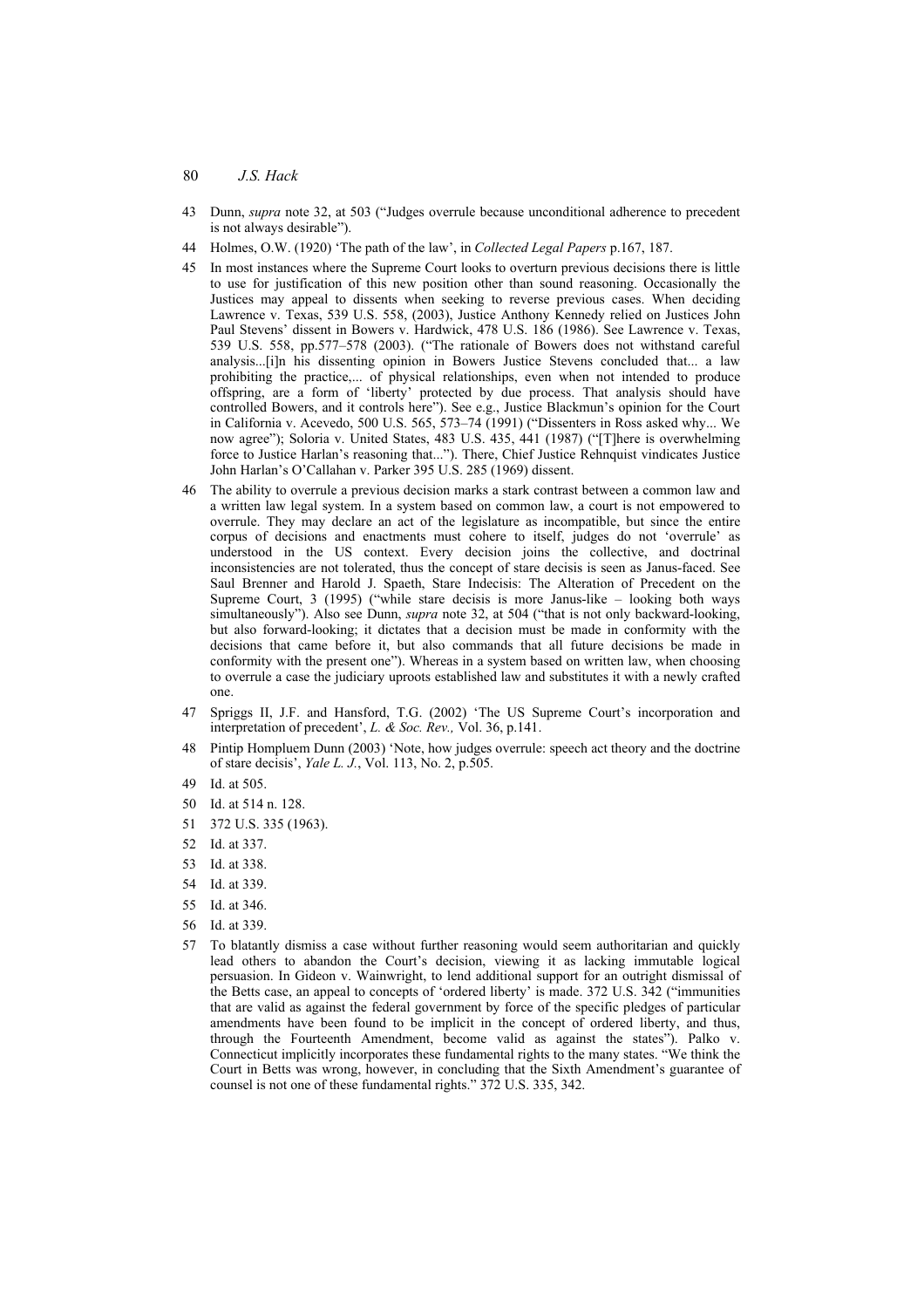- <span id="page-15-0"></span>[58](#page-6-0) Gideon v. Wainwright, 372 U.S. 335, 341 (1963).
- [59](#page-6-0) 287 U.S. 45 (1932).
- [60](#page-6-0) 297 U.S. 233 (1936).
- [61](#page-6-0) 304 U.S. 458 (1938).
- [62](#page-6-0) Id.
- [63](#page-6-0) After quoting Johnson v. Zerbst (304 U.S. 458), the majority opinion proceeds by noting additional cases to support its positions. See Gideon v. Wainwright, 372 U.S. 335, 343 (1963) ["to the same effect, see Avery v. Alabama, 308 U.S. 444 (1940) and Smith v. O'Grady, 312 U.S. 329 (1941)"].
- [64](#page-6-0) Gideon v. Wainwright, 372 U.S. 335, 345 (1963).
- [65](#page-6-0) Id., at 344.
- [66](#page-6-0) Id., at 345.
- [67](#page-6-0) Tex. Penal Code Ann. § 21.06(a) (2003).
- [68](#page-6-0) Tex. Penal Code Ann. § 21.01(1) (2003).
- [69](#page-6-0) U.S. Const. amend. XIV. ("…nor deny any person within its jurisdiction the equal protection of the laws").
- [70](#page-7-0) 478 U.S. 186 (1986).
- [71](#page-7-0) Lawrence v. Texas, 539 U.S. 558 (2003).
- [72](#page-7-0) This fact is important in critiquing the Court's decision in Bowers. The case before the Supreme Court was whether the Georgia law violated the Equal Protection Clause of the Fourteenth Amendment. By intruding into the privacy of the marital bedroom, the Georgia law was incongruous with Griswold v. Connecticut, 381 U.S. 479. Further, the logic used in the majority opinion in Lawrence should have been applied to the Bowers case. See Lawrence v. Texas, 539 U.S 558, 575 ("were we to hold the statute [Tex. Penal Code Ann. § 21.06(a) (2003)] invalid under the Equal Protection Clause some might question whether a prohibition would be valid if drawn differently, say, to prohibit the conduct between same-sex and different sex participants"). Though the Texas law, which was limited only to homosexual activities, did blatantly contravene the Fourteenth Amendment by singling out only one group in society, the Georgia law legislated against all such activities, even those conceivably practiced by married individuals. On these grounds the Court should have rejected the Georgia law as violating the privacy of the marital bedroom.
- [73](#page-7-0) 539 U.S. 558, 575 (2003).
- [74](#page-7-0) As mentioned in note 72 *supra*., Griswold extends only to marital couples. Since gay marriage was not a reality in the USA at the time of Bowers and Lawrence, the Court relied on the ruling in Eisenstadt v. Baird, 405 U.S. 438, which dealt with sexual relations between unmarried individuals to establish a right to privacy for homosexuals.
- [75](#page-7-0) 539 U.S. 558, 575 (2003).
- [76](#page-7-0) Id. at 564.
- [77](#page-7-0) 505 U.S. 833 (1992).
- [78](#page-7-0) 539 U.S. 558, 574 (2003).
- [79](#page-7-0) 505 U.S. 833, 851 (1992).
- [80](#page-7-0) 517 U.S. 620 (1996).
- [81](#page-7-0) 539 U.S. 558, 576 (2003).
- [82](#page-8-0) Id. at 573.
- [83](#page-8-0) 558 U.S. (2010).
- [84](#page-8-0) 2 U.S.C § 441b (2002).
- [85](#page-8-0) 494 U.S. 652 (1990).
- [86](#page-8-0) 540 U.S. 93 (2003).